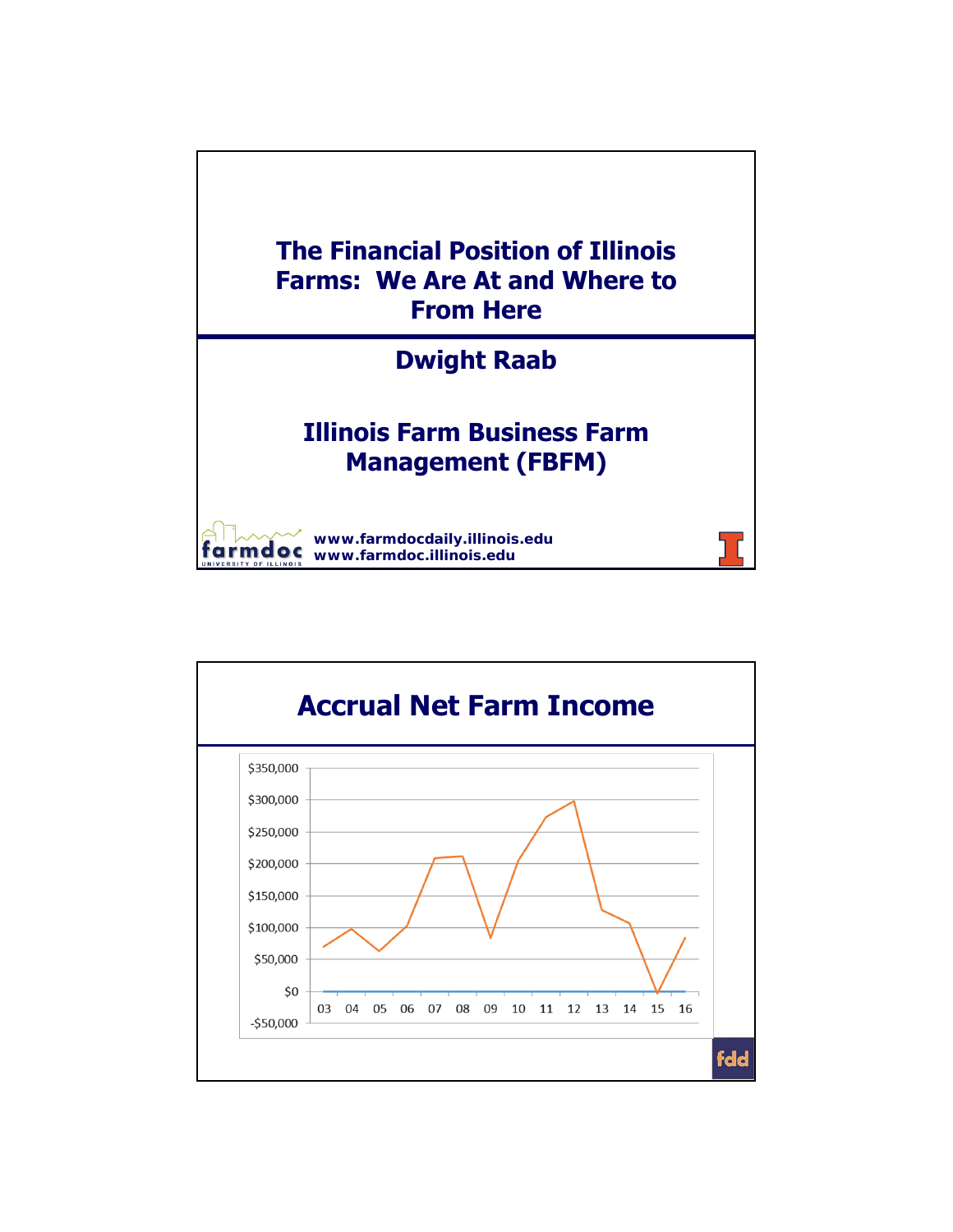

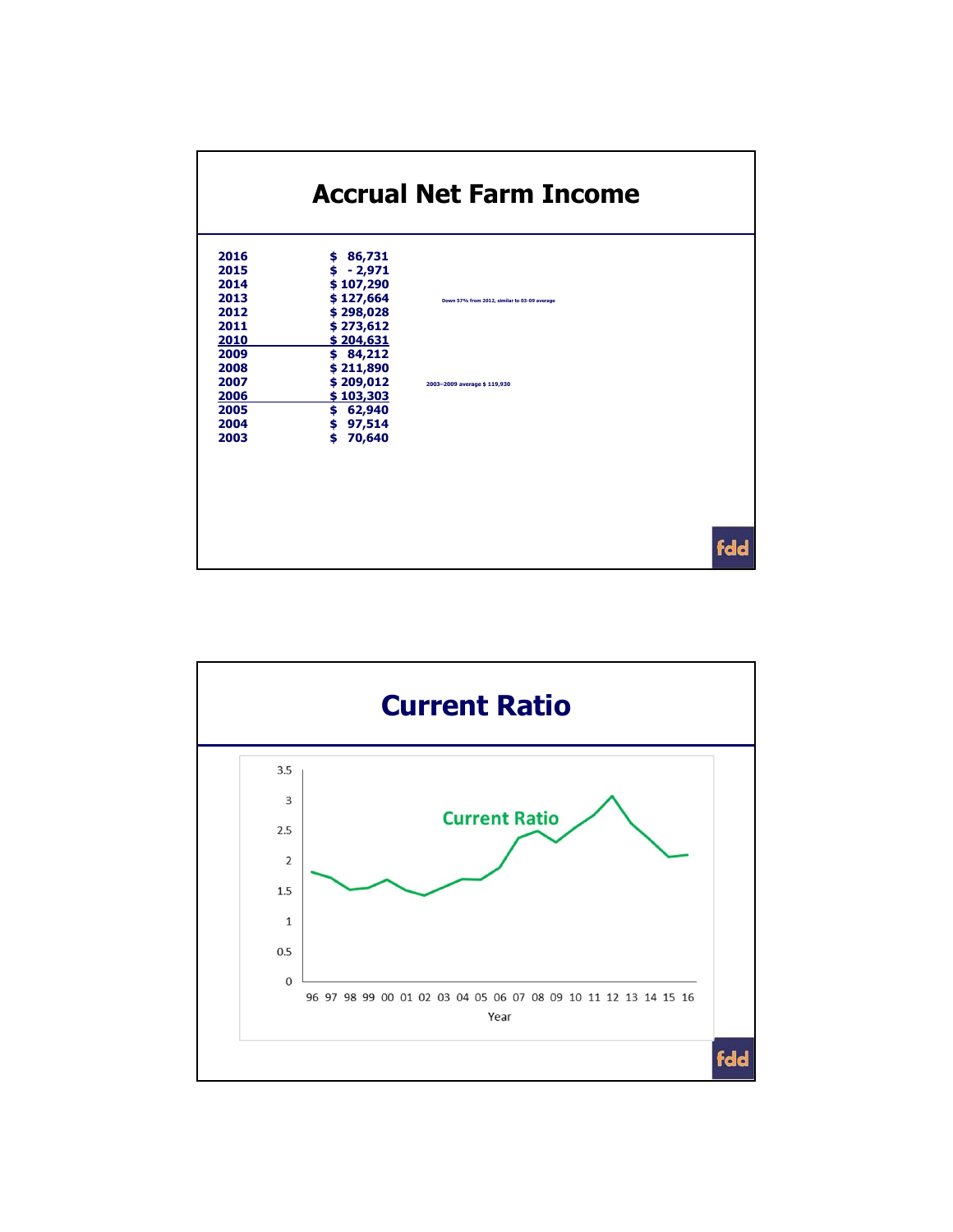

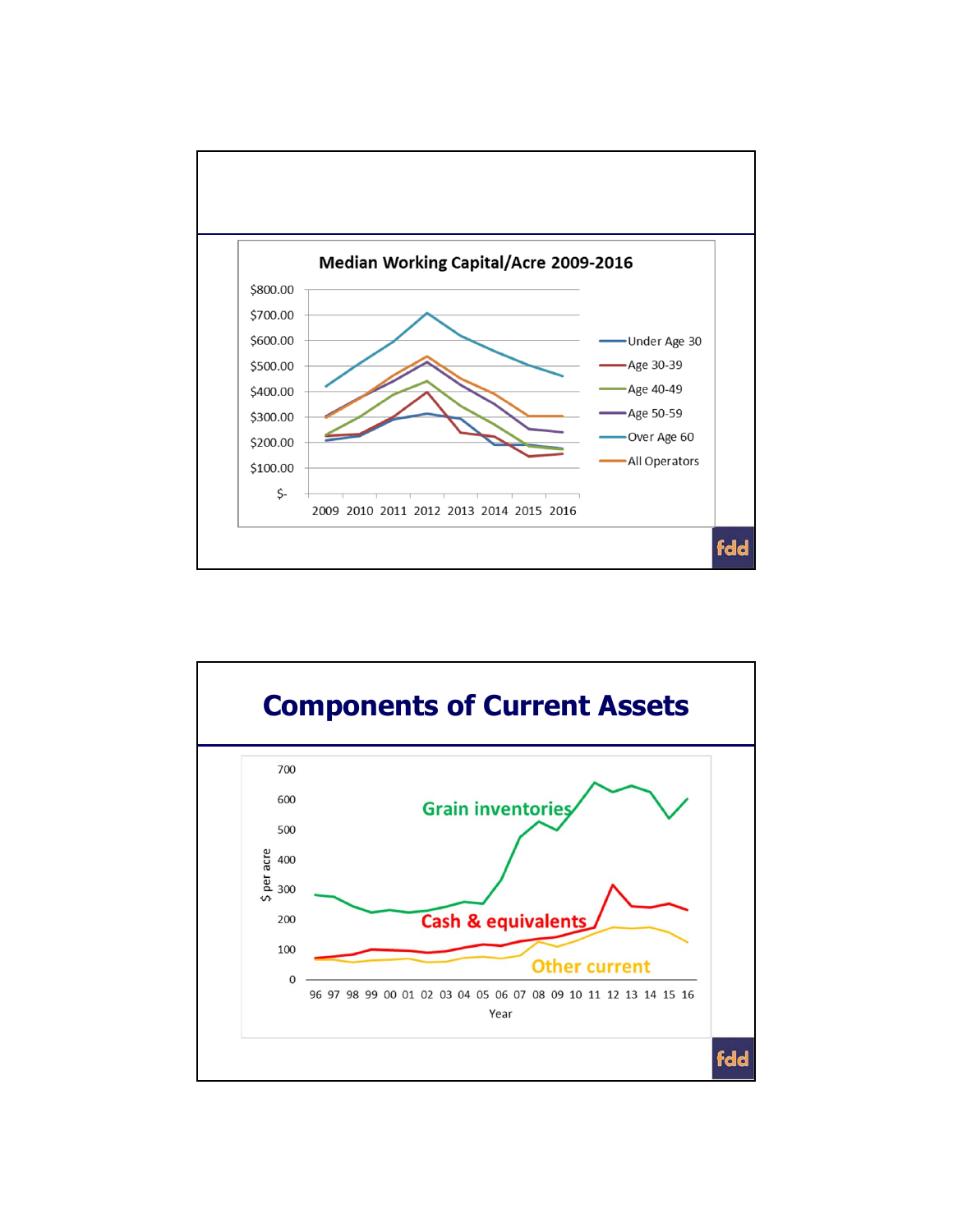

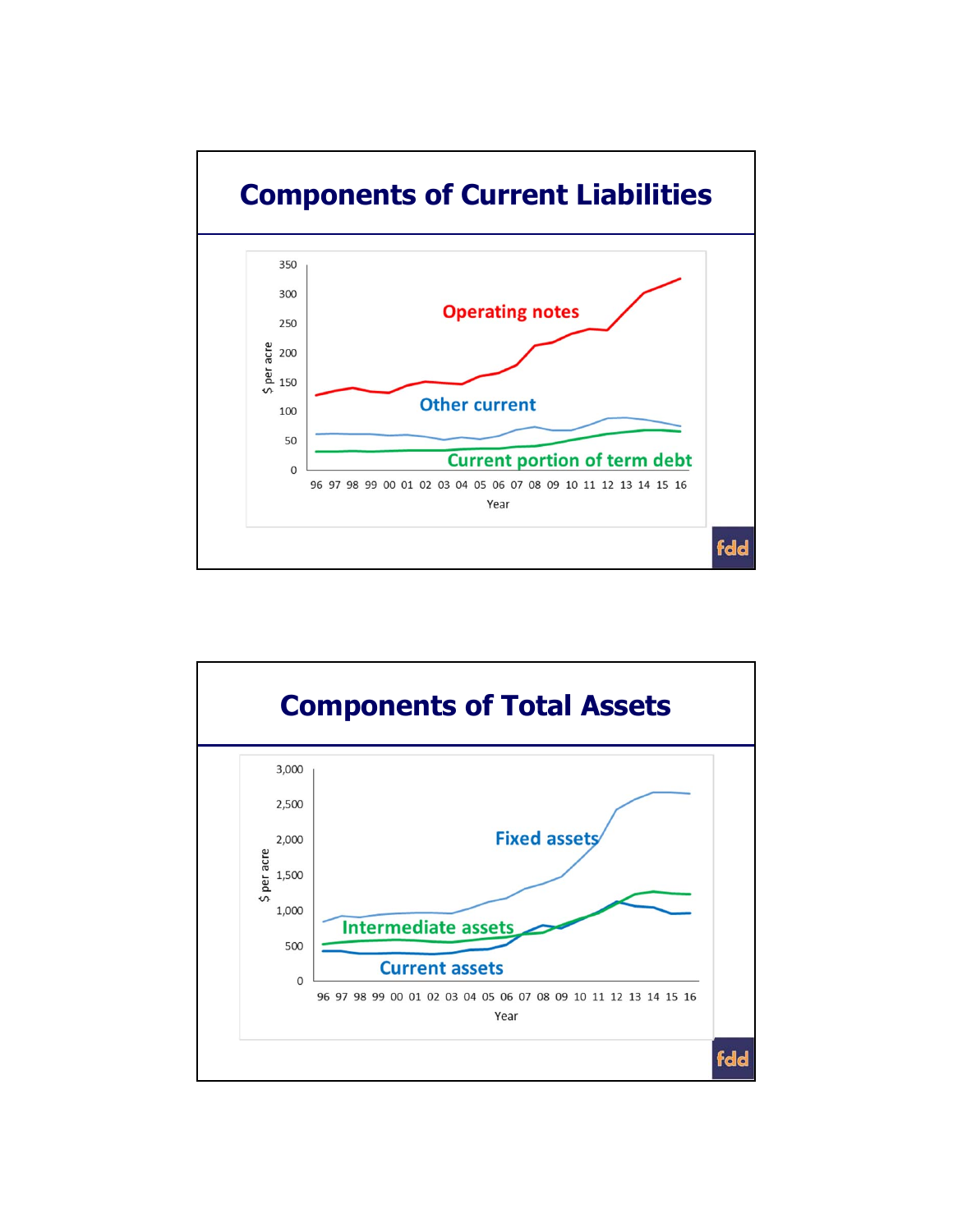

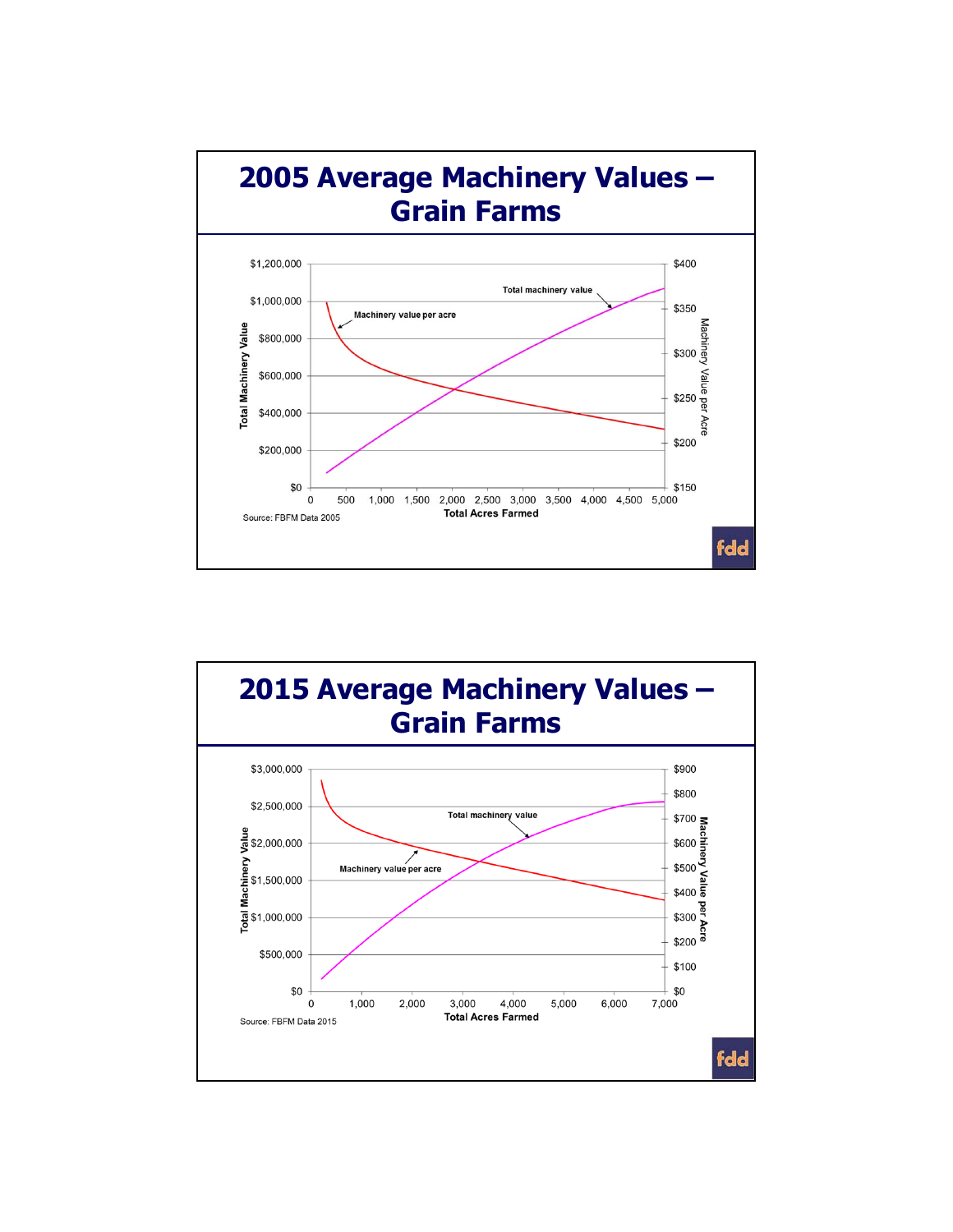

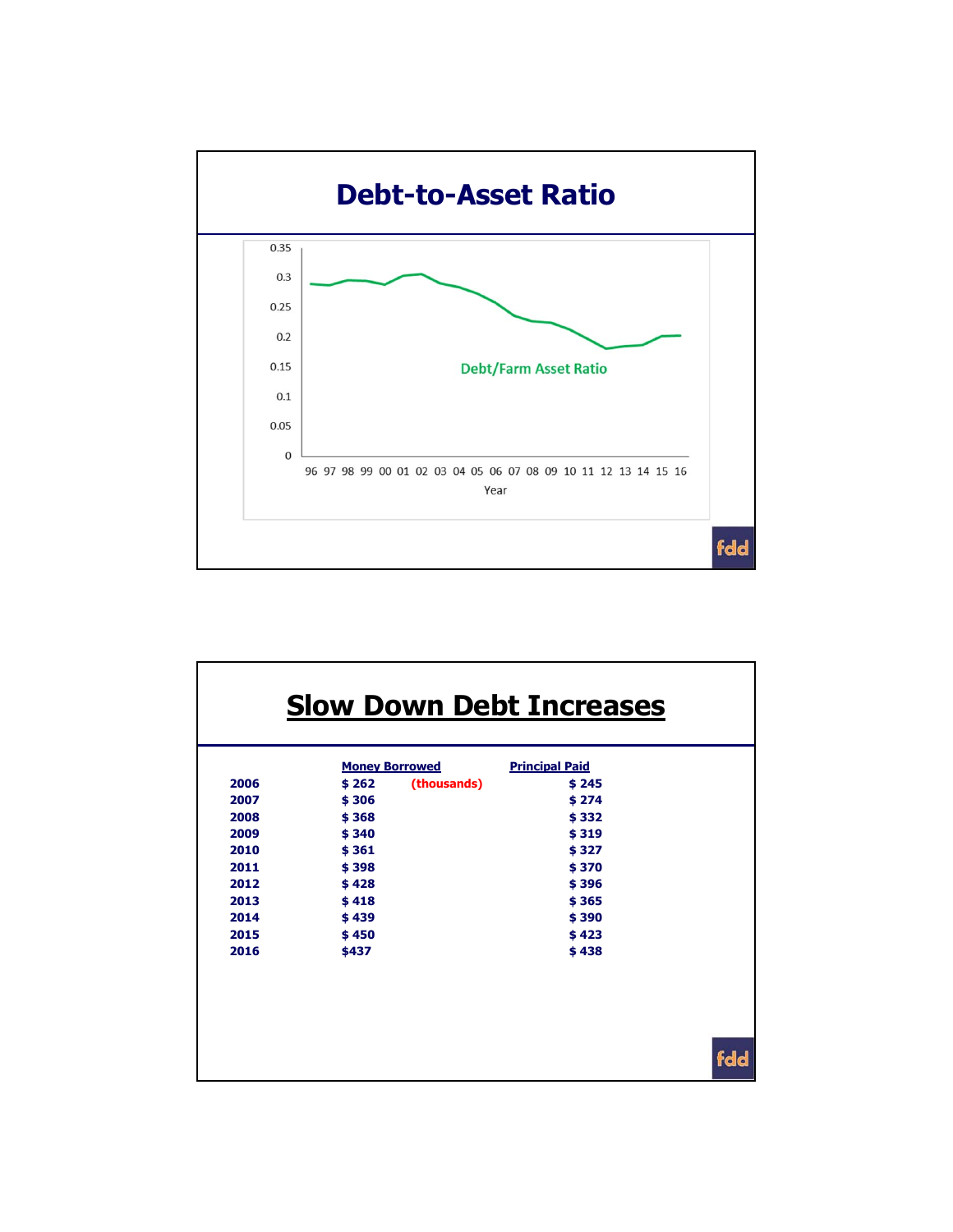

| <b>Family Living Expense Snapshot</b> |                        |                            |                   |
|---------------------------------------|------------------------|----------------------------|-------------------|
| Year                                  | <b>Non-Farm Income</b> | <b>Total Family Living</b> | Income & S.S. Tax |
| 1995                                  | 13,790                 | 41,254                     | 9,975             |
| 2010                                  | 35,976                 | 74,208                     | 20,064            |
| 2013                                  | 38,019                 | 89,130                     | 40,328            |
| 2014                                  | 39,676                 | 88,937                     | 38,801            |
| 2015                                  | 40,662                 | 84,779                     | 32,438            |
| 2016                                  | 44,503                 | 82,260                     | 25,512            |
|                                       |                        |                            |                   |
|                                       |                        |                            |                   |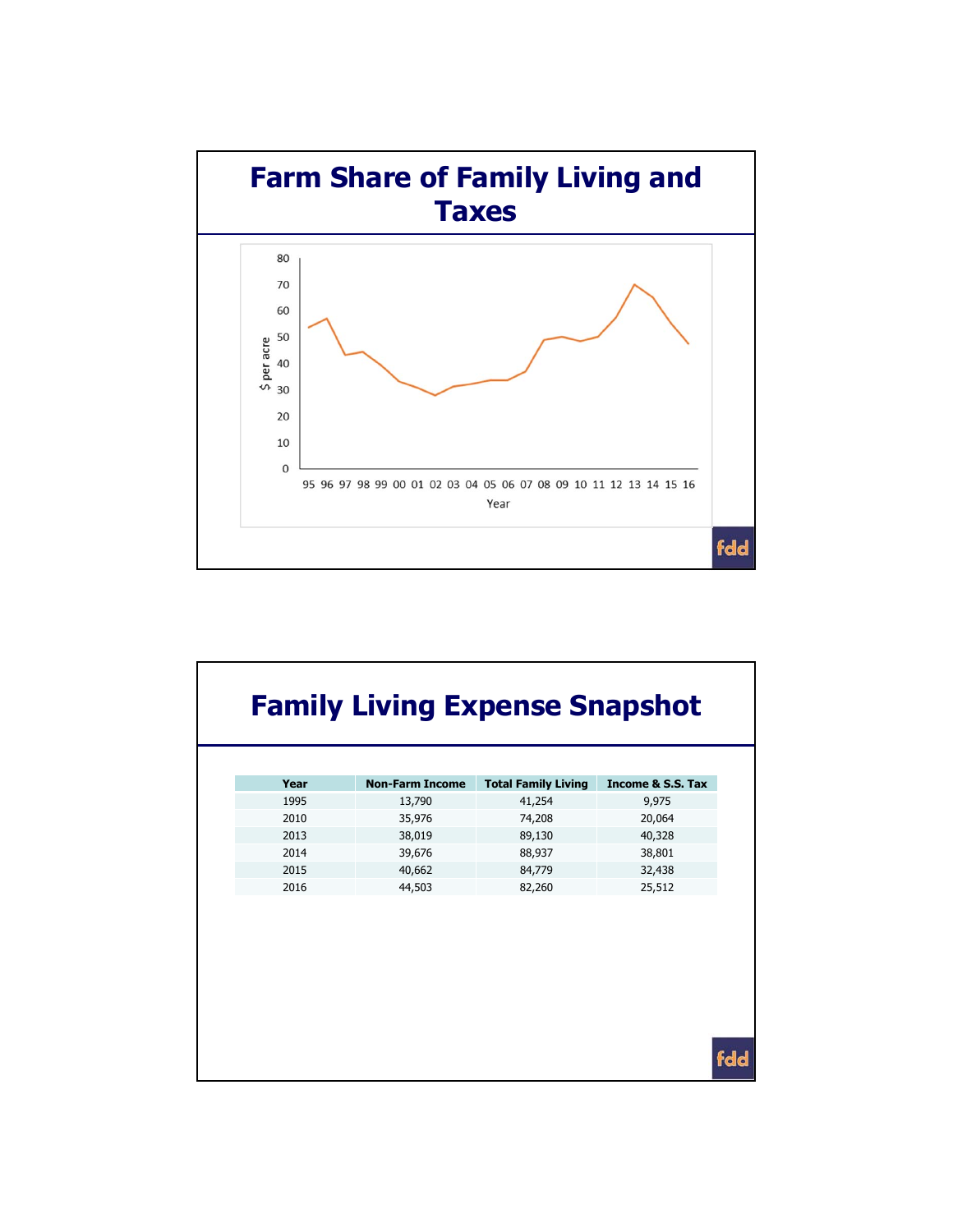